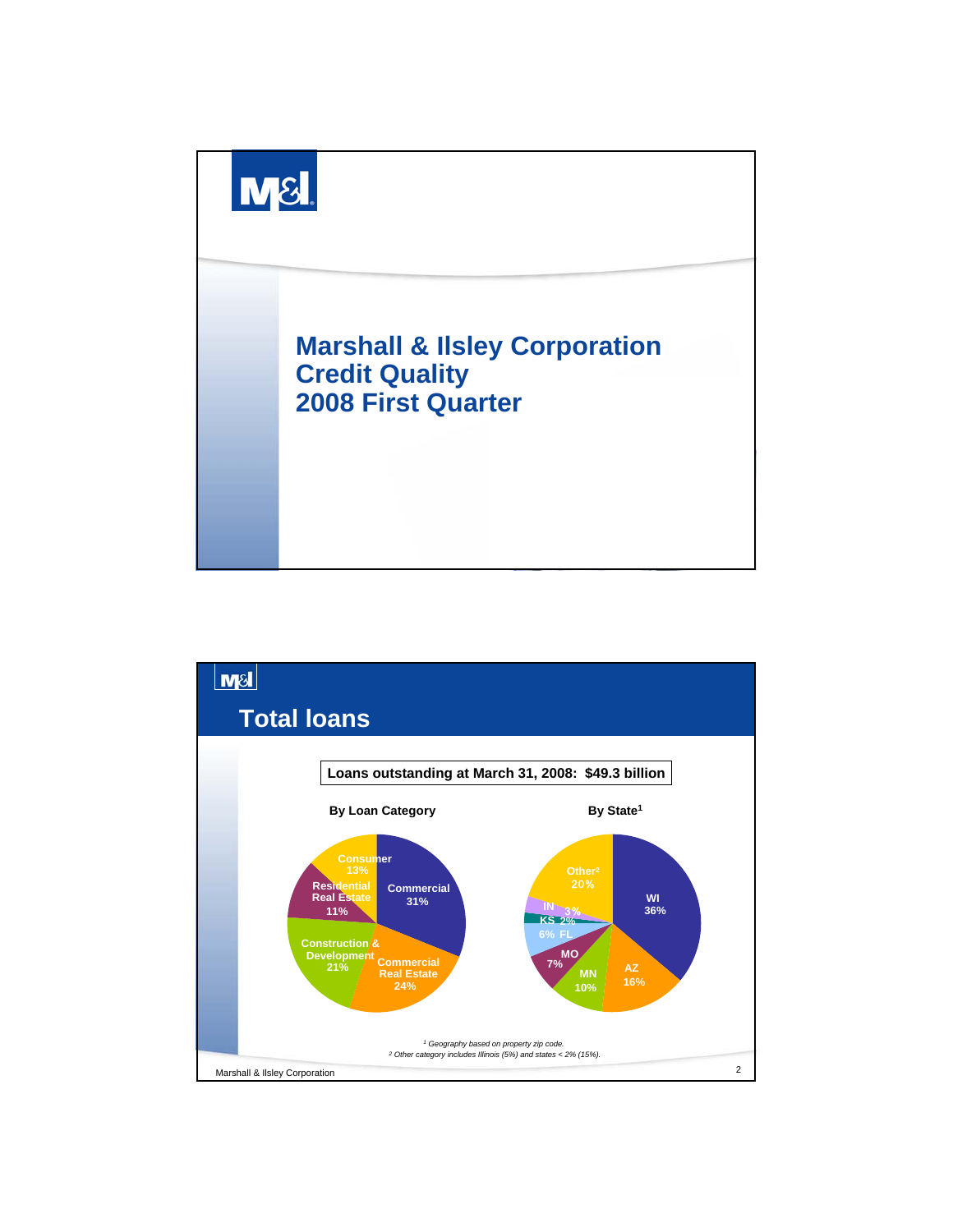

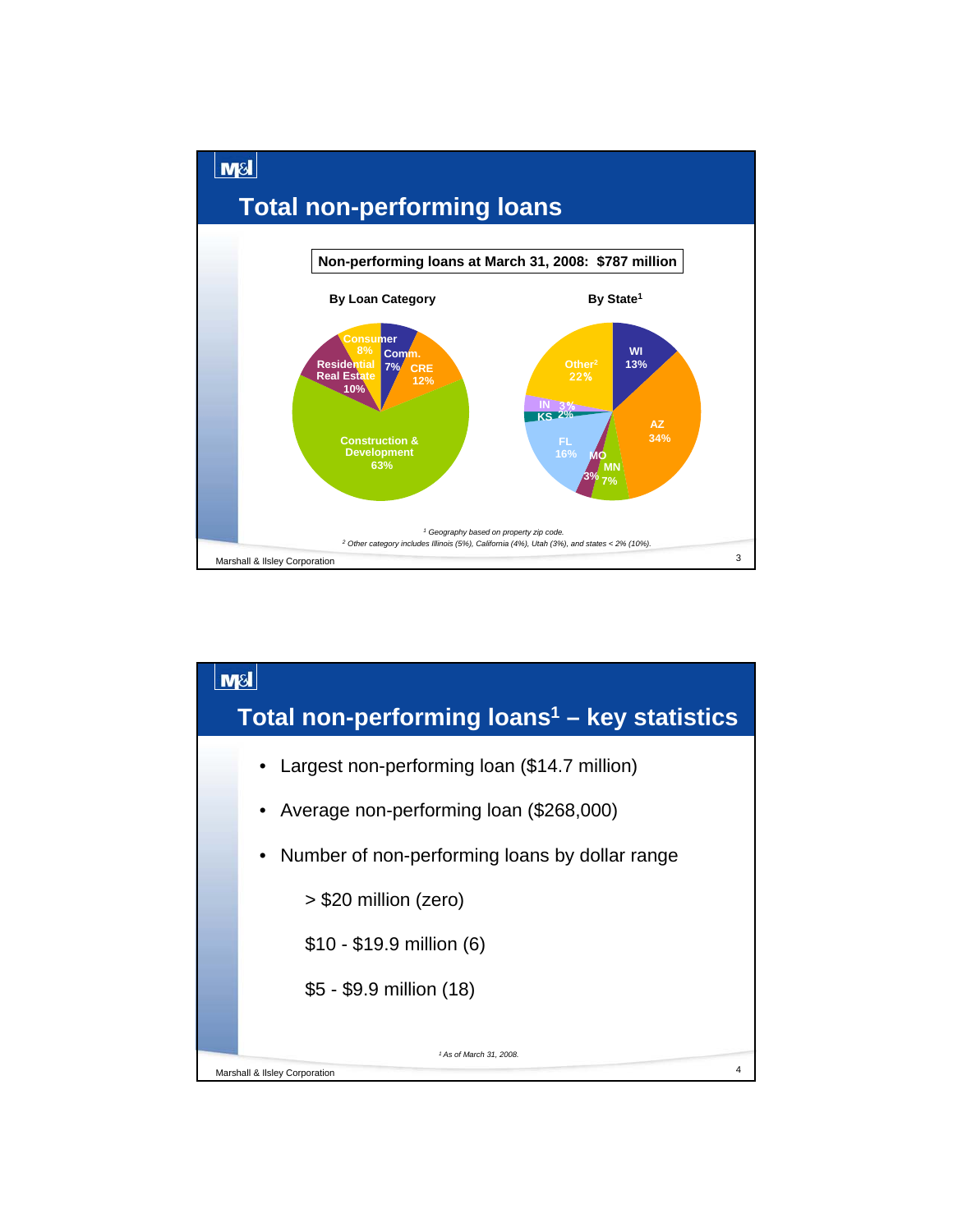

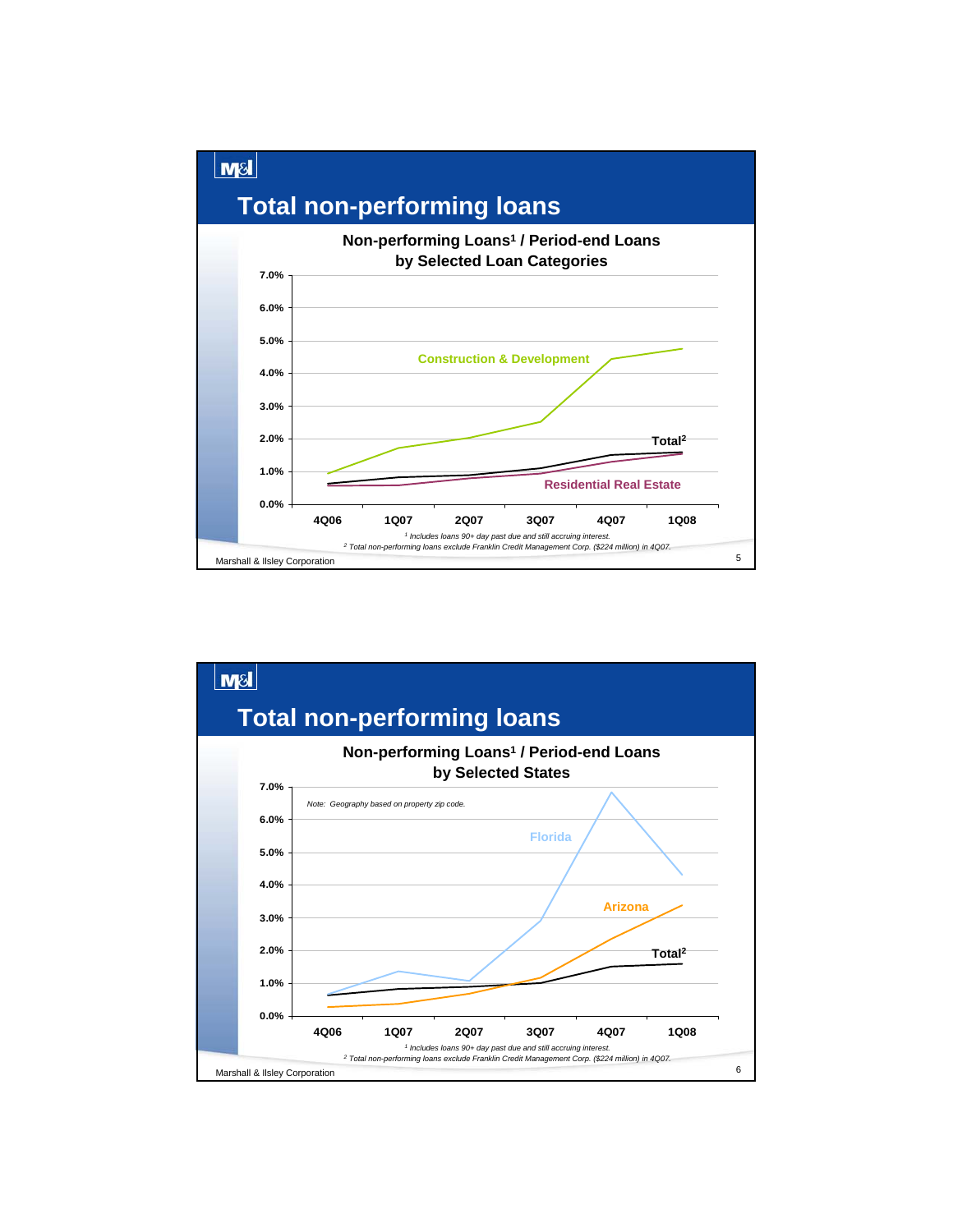

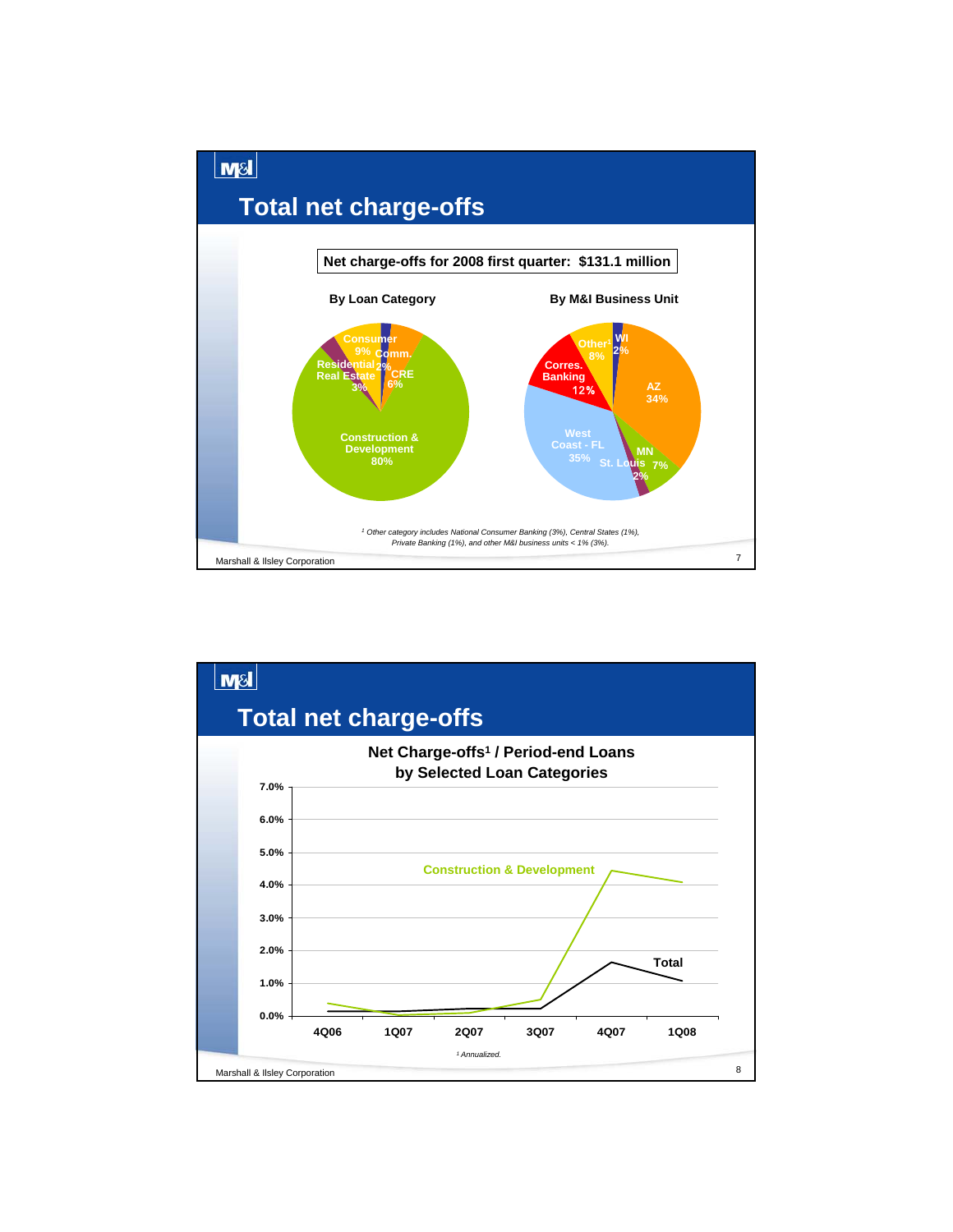

| $C&D$ loans <sup>1</sup> – key statistics                                                                                                |                                                                                                     |                                                                              |                                                                                                          |                                                                                        |                                                           |
|------------------------------------------------------------------------------------------------------------------------------------------|-----------------------------------------------------------------------------------------------------|------------------------------------------------------------------------------|----------------------------------------------------------------------------------------------------------|----------------------------------------------------------------------------------------|-----------------------------------------------------------|
|                                                                                                                                          | Commercial                                                                                          |                                                                              |                                                                                                          |                                                                                        |                                                           |
| \$ Millions                                                                                                                              | Land                                                                                                | Construction                                                                 | Land                                                                                                     | Constr. By<br><b>Developers</b>                                                        | Constr. By<br>Indiv.                                      |
| Total loan portfolio size                                                                                                                | \$972.4                                                                                             | \$4,411.2                                                                    | \$2,453.9                                                                                                | \$1,535.0                                                                              | \$995.1                                                   |
| Average loan size                                                                                                                        | 0.8                                                                                                 | 2.6                                                                          | 0.2                                                                                                      | 1.1                                                                                    | 0.4                                                       |
| Total non-performing loans                                                                                                               | 25.1                                                                                                | 138.8                                                                        | 137.9                                                                                                    | 168.2                                                                                  | 22.2                                                      |
| Largest non-performing loan                                                                                                              | 7.3                                                                                                 | 14.7                                                                         | 9.4                                                                                                      | 12.3                                                                                   | 2.4                                                       |
| Average non-performing loan                                                                                                              | 0.8                                                                                                 | 1.6                                                                          | 0.4                                                                                                      | 1.2                                                                                    | 0.4                                                       |
| # NPLs > \$5 million by \$ range<br>> \$20 million<br>\$10 - \$19.9 million<br>\$5 - \$9.9 million                                       | 0<br>0<br>2                                                                                         | 0<br>2<br>$\overline{7}$                                                     | 0<br>$\mathbf 0$<br>$\overline{2}$                                                                       | 0<br>4<br>5                                                                            | 0<br>0<br>0                                               |
| Total                                                                                                                                    | $\overline{2}$                                                                                      | 9                                                                            | $\overline{2}$                                                                                           | 9                                                                                      | 0                                                         |
| # NPLs > \$5 million by state <sup>2</sup><br>Arizona<br>California<br>Florida<br>Kansas<br><b>Ilinois</b><br>Minnesota<br>Utah<br>Total | 0<br>$\Omega$<br>$\mathbf{1}$<br>$\Omega$<br>$\Omega$<br>$\Omega$<br>$\mathbf{1}$<br>$\overline{2}$ | 0<br>$\mathbf{1}$<br>5<br>$\mathbf{1}$<br>1<br>$\Omega$<br>1<br>$\mathbf{Q}$ | 2<br>$\Omega$<br>$\Omega$<br>$\Omega$<br>$\Omega$<br>$\Omega$<br>$\mathbf 0$<br>$\overline{\phantom{a}}$ | 5<br>$\mathbf 0$<br>$\mathbf{1}$<br>$\Omega$<br>1<br>$\mathbf{1}$<br>1<br>$\mathbf{Q}$ | 0<br>0<br>$\Omega$<br>0<br>$\Omega$<br>$\Omega$<br>0<br>0 |
|                                                                                                                                          |                                                                                                     | <sup>1</sup> As of March 31, 2008.                                           |                                                                                                          |                                                                                        |                                                           |
| Marshall & Ilsley Corporation                                                                                                            |                                                                                                     | <sup>2</sup> Geography based on property zip code.                           |                                                                                                          |                                                                                        |                                                           |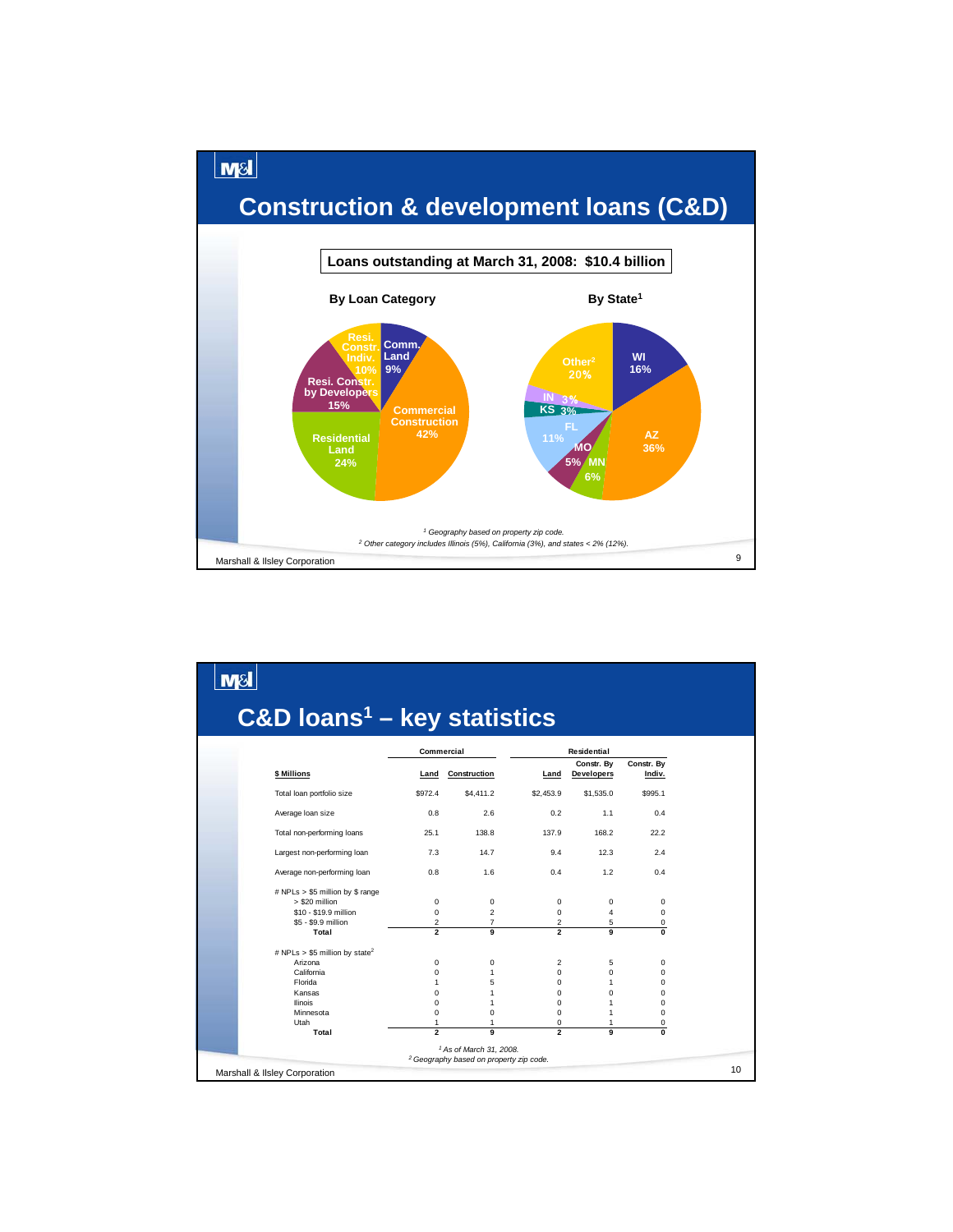

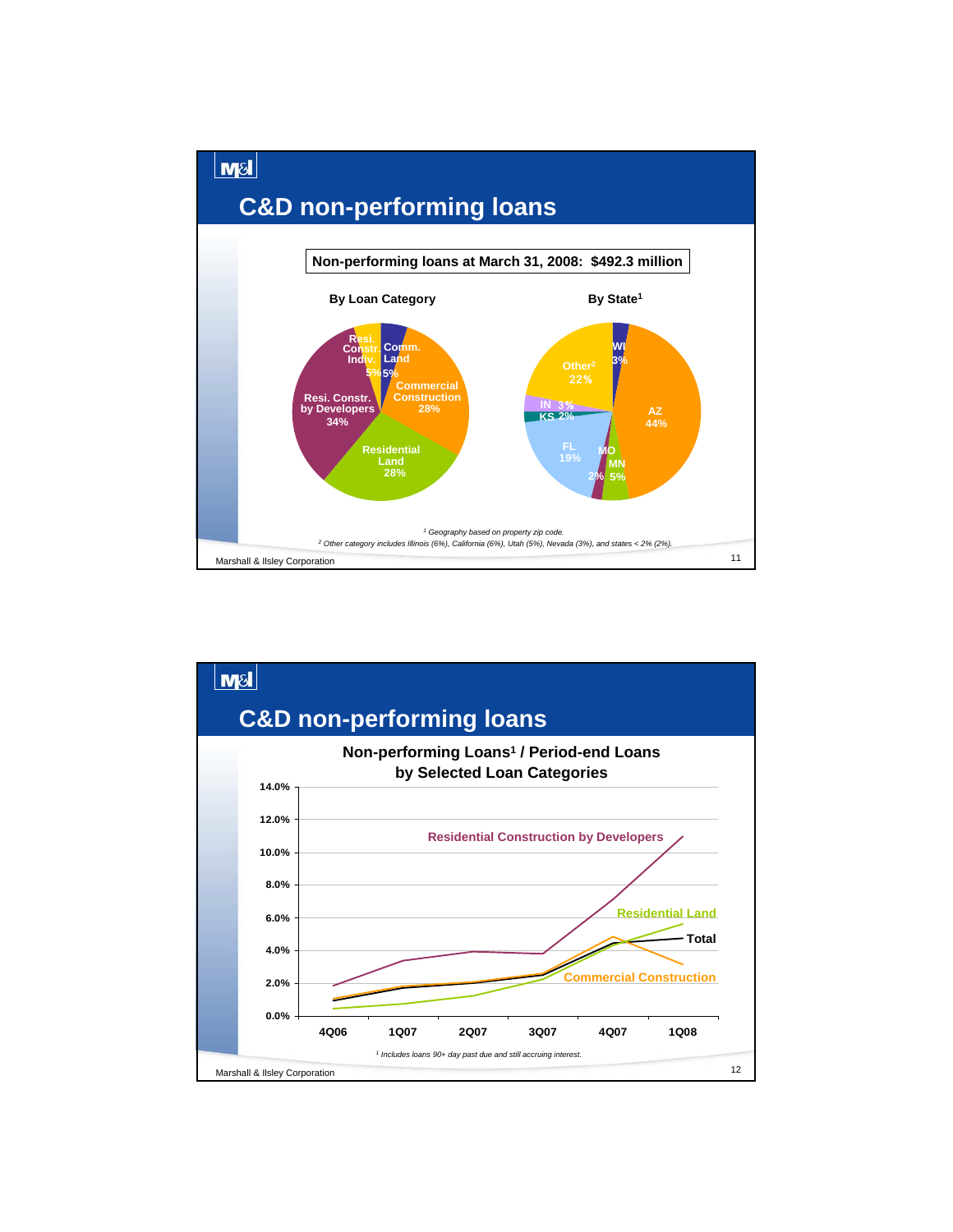

![](_page_6_Figure_1.jpeg)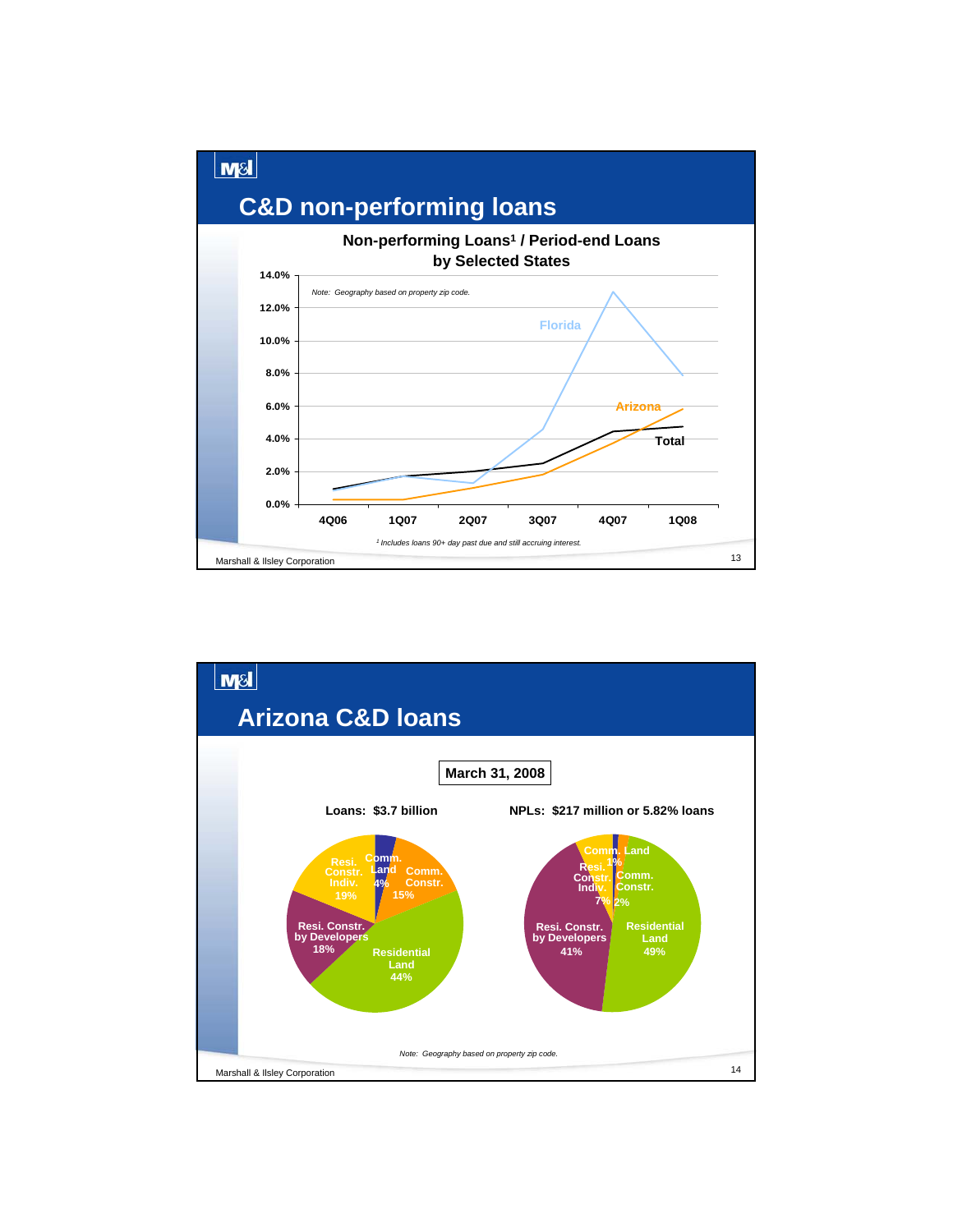![](_page_7_Figure_0.jpeg)

![](_page_7_Figure_1.jpeg)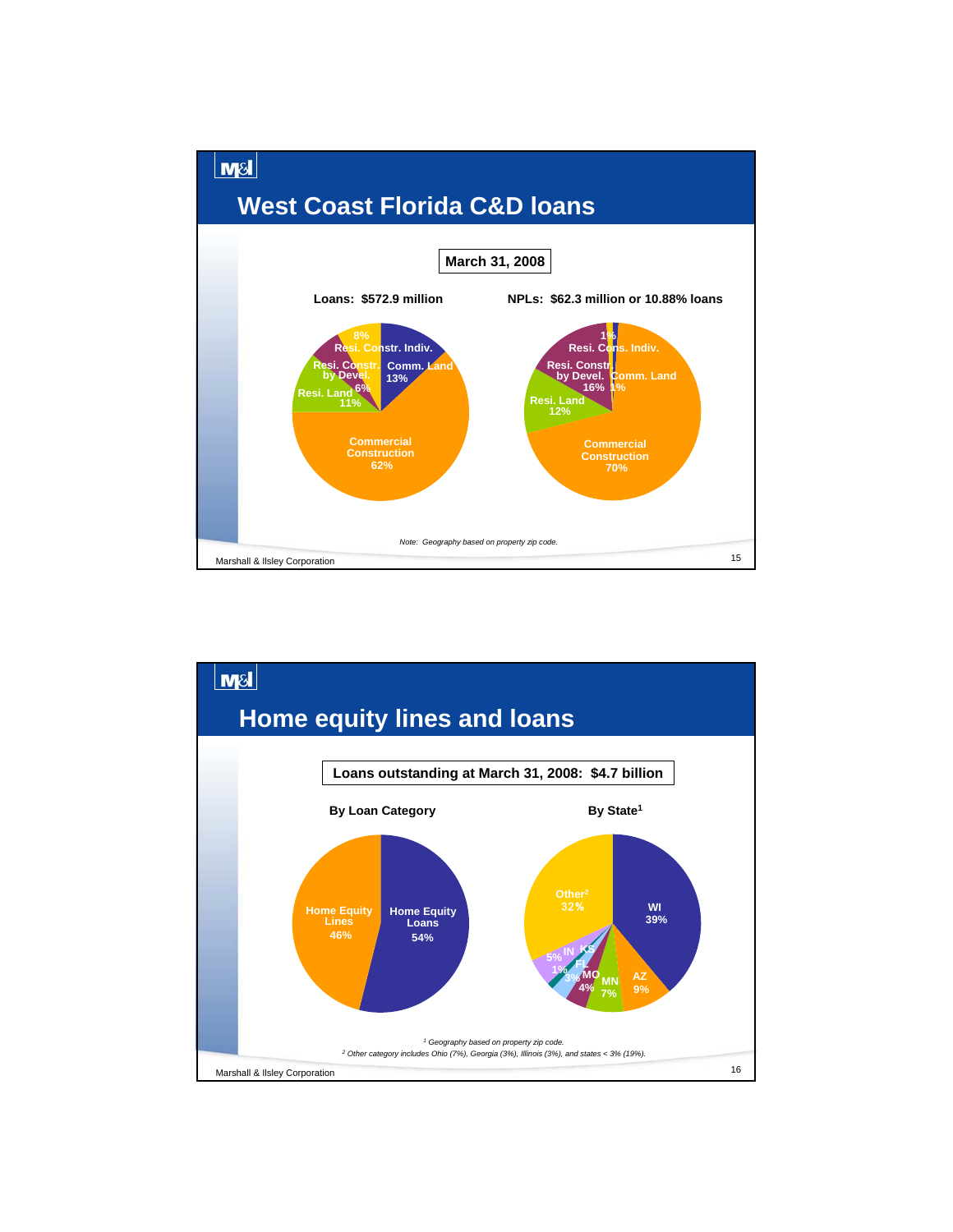![](_page_8_Figure_0.jpeg)

![](_page_8_Figure_1.jpeg)